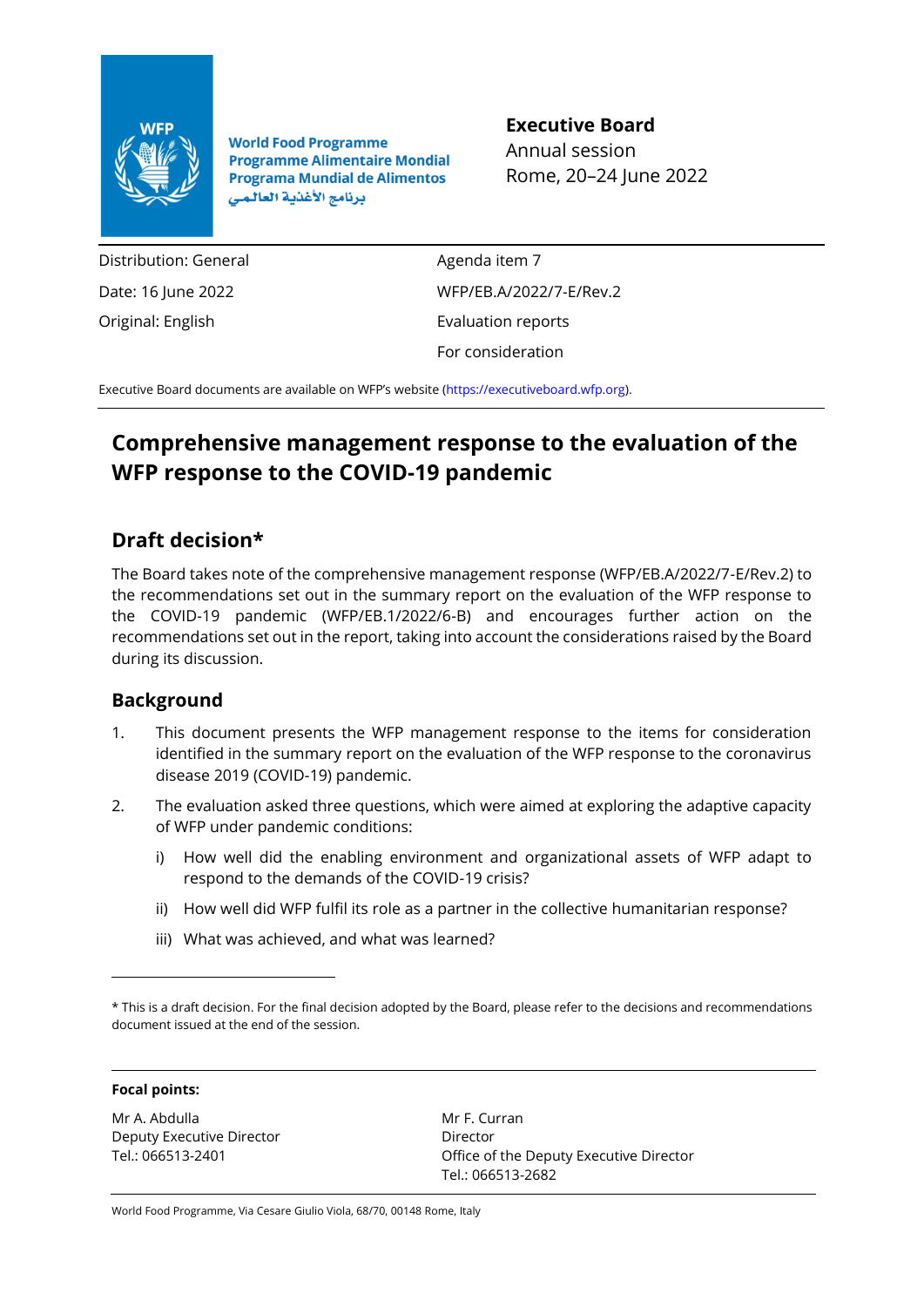- 3. The evaluation was conducted under the conditions of the COVID-19 pandemic, including WFP operating in emergency mode; travel and movement restrictions; and the need to avoid unduly burdening country offices. Accordingly, it adopted a "retrospective developmental" design, which focused on providing evidence to support adaptation in dynamic environments. This involved the application of three principles:
	- i) prioritizing organizational learning needs;
	- ii) ensuring consultation and evidence sharing with stakeholders throughout; and
	- iii) integrating with the surrounding evidence-building environment.
- 4. WFP welcomes the evaluation's overall conclusion that it provided a "high-quality strategic and operational" response that was, overall, "agile and adaptive". The conclusion provides evidence that, prima facie, WFP's emergency preparedness, although designed for local and regional responses, can – with enhancements – be effective in dealing with significant global emergencies of unanticipated nature, momentum and impact. WFP will continue to work to improve the effectiveness and efficiency of the services that it provides.
- 5. The evaluation presented six items for WFP to consider as it moves forward in the implementation of its strategic plan for 2022–2025, recognizing that the organization is already engaging with recommendations from the strategic evaluation of its capacity to respond to emergencies.
- 6. As a result of the "retrospective developmental" approach, which provided overworked staff with the opportunity to be debriefed while issues were still fresh, many of the most important considerations have already been acted upon; the related actions have been completed and are summarized in annex I. Additional planned actions are listed in annex II. Considering the cross-cutting nature of the considerations put forward in the evaluation, and the fact that this was WFP's first global response, management will hold a crossfunctional workshop once the results of the interagency humanitarian evaluation of the COVID-19 response are published; that workshop will be aimed at ensuring that broader lessons learned are taken into account by the relevant functions.
- 7. A further oral update on the management response to the evaluation of WFP's response to the COVID-19 pandemic will be provided at the 2022 second regular session of the Executive Board; that update will take into account the results of the interagency humanitarian evaluation of the COVID-19 response, which are due to be published in October 2022.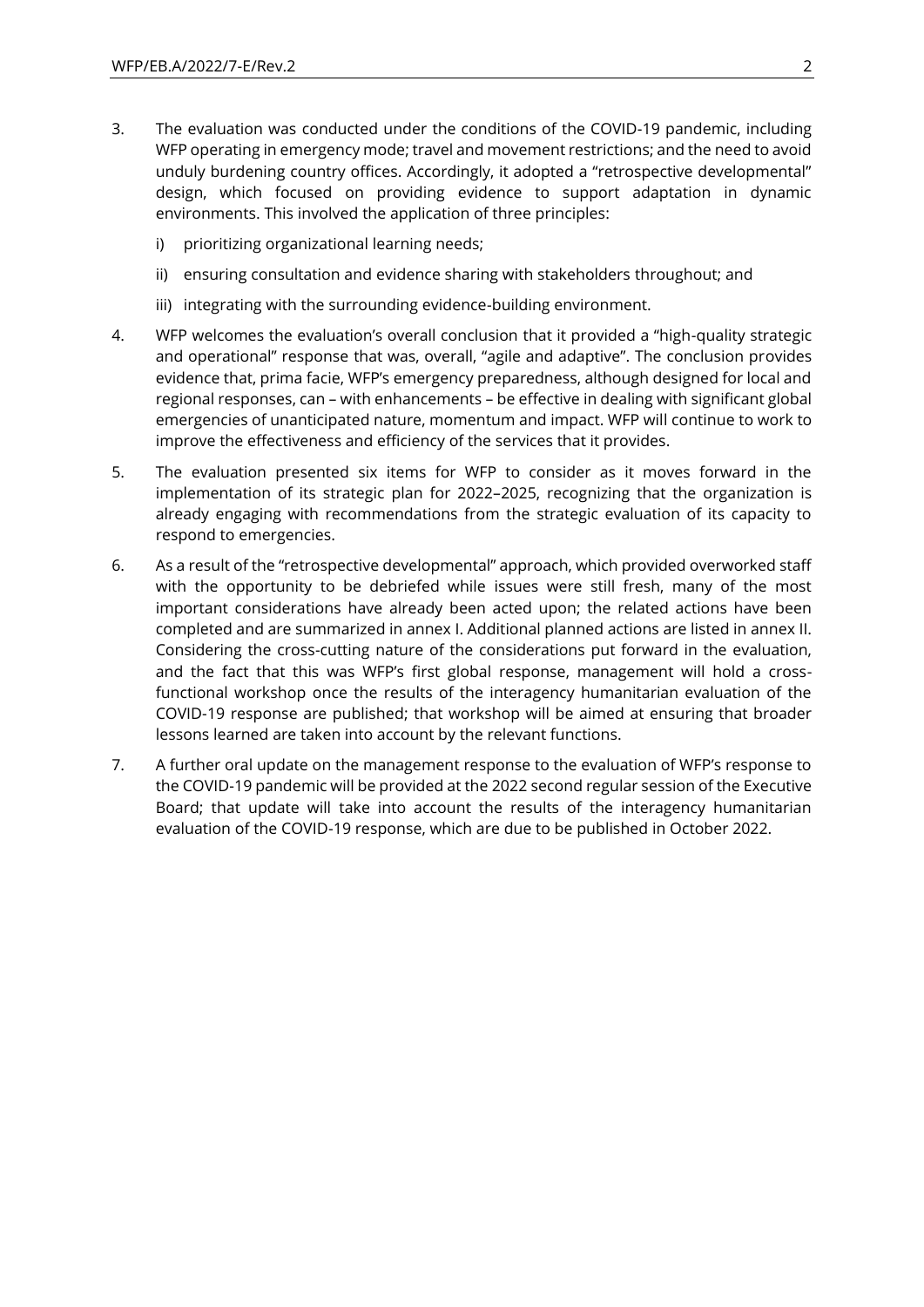## **ANNEX I**

## **Completed actions**

The following actions have already been completed. The lead office and completion date for each action are shown in brackets in the subheadings.

### **Item 1 for consideration: Reposition WFP as a key actor in COVID-19 recovery**

**1. WFP strategic plan for 2022–2025** (Programme and Policy Development Department (PD), plan approved at the 2021 second regular session of the Board)

In the months following the onset of the pandemic, WFP launched a medium-term programme framework, which established WFP's contribution to long-term response and recovery efforts and supported regional bureaux and country offices in developing the new programme models and types of partnership and resourcing necessary to achieve the objectives of the framework. WFP was able to increasingly integrate systems-strengthening and "enabling" functions into its work. The COVID-19 pandemic has underscored WFP's critical role not only in short-term response but also in enhancing governments' long-term ability to respond to critical shocks. WFP works increasingly through a "twin-track" approach combining the delivery of assistance with knowledge transfers and technical assistance that strengthen national social protection, nutrition, food security and resilience systems.

WFP's new strategic plan, for 2022–2025, expands on its long-term response and recovery programming, which is relevant to mitigating the impact of the COVID-19 crisis and enabling countries to "build back better". One of the guiding principles of WFP's strategic plan is "programme-integration", committing WFP to the "layering", integration and sequencing of humanitarian and development programmes. These efforts will meet people's urgent food security, nutrition and other essential needs while strengthening their long-term resilience to shocks and stressors.

Outcomes 4 and 5 of the strategic plan reinforce WFP's role as an integral contributor to the COVID-19 recovery.

WFP's ability to strengthen national systems, build resilience and deliver long-term impact depends on the availability of multi-year and flexible funding. WFP's strategic plan therefore outlines financing as one of its enablers, advocating flexible funding as essential to a more agile response and the bolstering of sustainable assistance in protracted crisis. With many low- and middle-income countries facing rising debt burdens, exacerbated by the COVID-19 pandemic, WFP's strategic plan positions WFP to scale up debt swaps as a tool for mobilizing new resources for essential programmes, allowing host governments to reduce sovereign debt so that they can devote resources to their own social safety nets and national development while strengthening strategic partnerships with creditors and debtors.

## **2. Updated 2022 gender policy** (Gender Office, policy approved at the 2022 first regular session of the Board)

The gender policy outlines the impact of the COVID-19 pandemic as one of the three drivers (along with conflict and climate change) of the erosion of gender equality and women's empowerment around the globe, with a widening gender gap in food security and 10 percent more women than men likely to be food-insecure in 2021, compared with 6 percent in 2019. COVID-19 increased the time required to close the gender equality gap from 99.5 years in 2019 to 135.6 years in 2020. During the pandemic, women were more likely than men to have lost livelihoods and employment and continued to perform the majority of care work, while the risk of early and forced child marriage increased with school closures, especially for girls.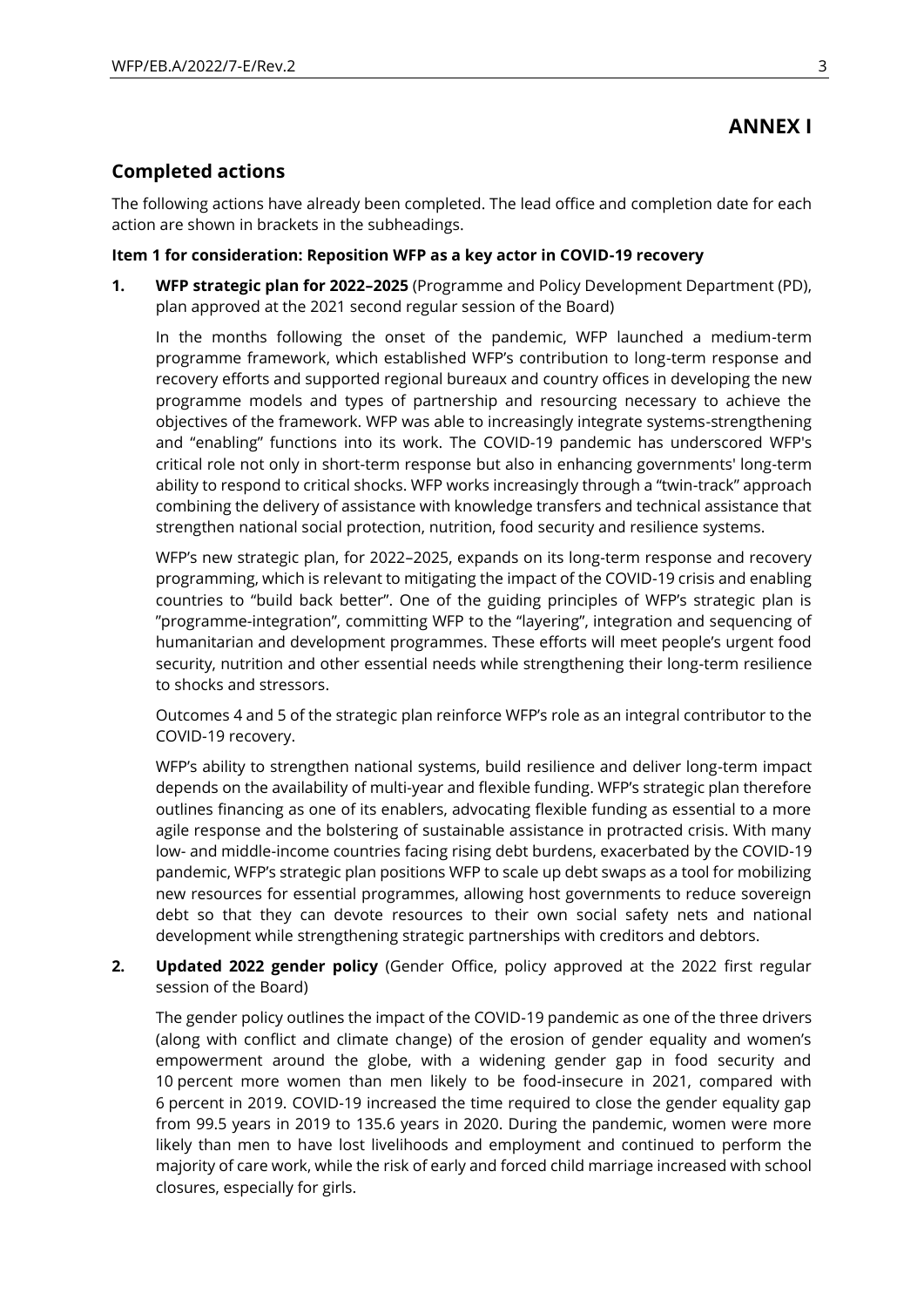The updated 2022 gender policy is aligned with the recommendation on going beyond the humanitarian–development divide and addressing structural vulnerabilities. While recognizing that the first imperative in humanitarian work is to do no harm, the policy states that the growing number of protracted crises and recurrent shocks demands a more longterm focus and that addressing the root causes of gender inequality is critical to both humanitarian and resilience work in facilitating equitable access to and control over food security and nutrition within and among communities. The policy also recognizes that barriers to women's economic empowerment are one of the structural vulnerabilities that impede gender equality and food security. It therefore calls for increased focus and action on WFP's work to advance economic, digital and financial inclusion and strengthen key partnerships with regard to such work, recognizing that WFP operates within an ecosystem of stakeholders and actors, including those involved in shock-responsive social protection systems in which gender needs to be considered in the targeting and delivery of assistance.

3. **Strengthening of national social protection systems** (PD and Programme – Humanitarian and Development Division, completed)

With regard to social protection, the Assistant Executive Director, PD, participated actively in the United Nations Sustainable Development Group task team on the COVID-19 socioeconomic response and recovery, within which WFP and the United Nations Children's Fund co-led a workstream on social protection and social services.

Within the medium-term programme framework described in the subsection on the WFP strategic plan for 2022–2025, WFP contributed to the strengthening of national social protection systems in 78 countries, supporting governments in 65 of those countries in the introduction of new, and the scale-up or adaptation of existing, social protection measures in response to COVID-19.

#### **Item 2 for consideration: Systems enabler**

**4. Establishment of a humanitarian logistics services unit** (Supply Chain Operations Division (SCO), completed)

SCO established a Humanitarian Logistics Services Unit (HLS) that aims to reposition WFP as a trusted, reliable partner for the provision of supply chain services in emergency settings.

#### **Item 3 for consideration: Increase advocacy**

**5. WFP strategic plan for 2022–2025, section 5.6, on contributing to advocacy and partnerships** (Partnerships and Advocacy Department (PA), plan approved at the 2021 second regular session of the Board)

Advocacy is at the centre of WFP's partnerships and engagement strategy and is fully embedded in the WFP strategic plan for 2022–2025, allowing the organization to influence key policy- and decision making.

### 6. **Advocacy work built on strong, new and/or strategic partnerships** (PA, December 2021)

WFP's advocacy work includes the participation in a roundtable event with the Nutrition Japan Public–Private Platform – a network of Japan's public and private sector leaders – prior to the Tokyo Nutrition for Growth Summit 2021. This has increased the visibility of WFP as a partner of choice in partnership and technical capacity in nutrition, particularly for the Japanese nutrition and food industry. Another example is that of the International Chamber of Commerce, which became a WFP partner in 2021 and with which the Partnerships and Advocacy Department jointly convened a private sector consultation on approaches to food systems as part of the development of the WFP strategic plan for 2022–2025. More than 30 business leaders provided insights during the consultation, and WFP has gained access to the International Chamber of Commerce network of approximately 45 million companies in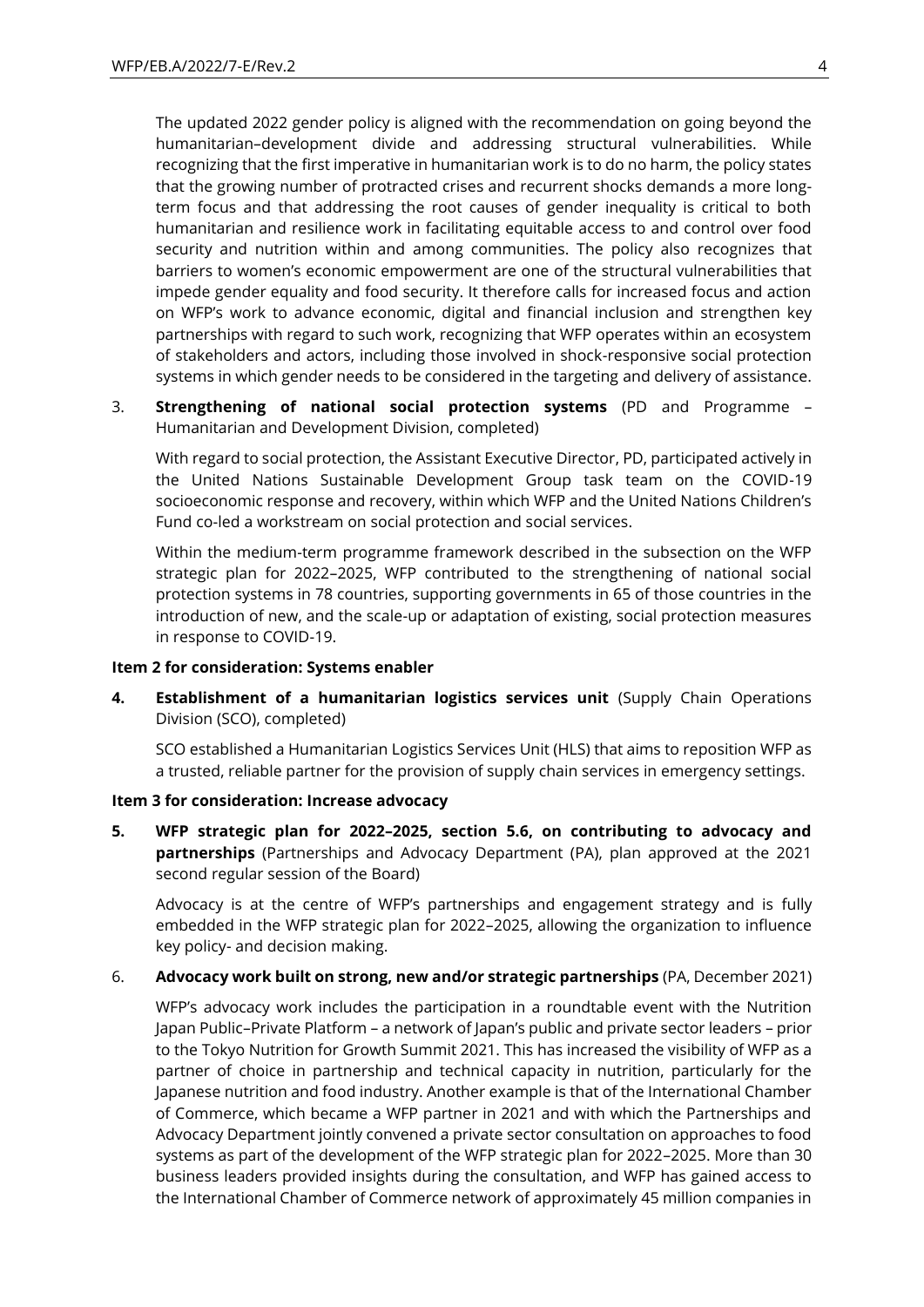100 countries. Such collaboration strengthens WFP's ability to address the complex challenges facing the global community.

## **7. Advocacy skills training for key staff, especially senior management at the country and regional levels** (Communications, Advocacy and Marketing Division (CAM), June 2021)

Ten advocacy training events had been organized by the end of 2021, with 295 participating staff members including senior staff from regional and country-level communications, advocacy and marketing, programme and partnership units. Each event attracted between 30 and 50 participants from country offices and regional bureaux and aimed to foster an appetite for advocacy and an understanding of advocacy's added value in the achievement of WFP's mission. The workshops enabled participants to understand the processes involved in developing advocacy plans and to identify or create opportunities to influence national and regional policies, programmes and practices aimed at achieving zero hunger.

## **8. Advocacy advisory services** (March 2022)

CAM supported two regional bureaux (those for Southern Africa and Western Africa) with the deployment of advocacy advisory services.

**9. Leveraging the enhanced partnerships built during the pandemic**  (Strategic Partnerships Division, completed)

The Strategic Partnerships Division provided regional bureaux and country offices with [guidance](https://docs.wfp.org/api/documents/WFP-0000123002/download/) on how to identify and design context-specific common messages that are in line with and support national objectives and priorities.

## **Item 4 for consideration: Create a shared overview and anticipate management arrangements**

**10. Emergency activation protocol** (Emergency Operations Division (EME), 1 February 2022)

The new emergency activation protocol was designed specifically to provide "empowered leadership" as close to operations as possible. EME will conduct an after-action review during or at the end of every corporate scale-up. The effectiveness of the empowered leadership will be assessed as part of that review process.

**11. Strategic Resource Allocation Committee** (leadership group and appointed members, 1 January 2022)

The Strategic Resource Allocation Committee has been replaced by the global review committee and the multilateral budget committee, which have greater field representation.

## **12. Establishment of global operations meetings** (EME, completed)

Bimonthly global operations meetings with regional directors have been established to facilitate the sharing of information and concerns at the global level.

## **13. After-action review** (EME, 1 February 2022)

The capture of lessons learned is an integral part of the emergency activation protocol (paragraph 35 and annex IX paragraph 4), requiring the Director of Emergencies to carry out an after-action review, either during a response or following the deactivation of a corporate scale-up.

**14. Standardized approach to programme support and administrative budget allocation**  (Operations Management Support Office, completed as of 2022 programme support and administrative budget allocation)

A standardized approach to the allocation of funding from the programme support and administrative budget has been established to guarantee a consistent staffing structure and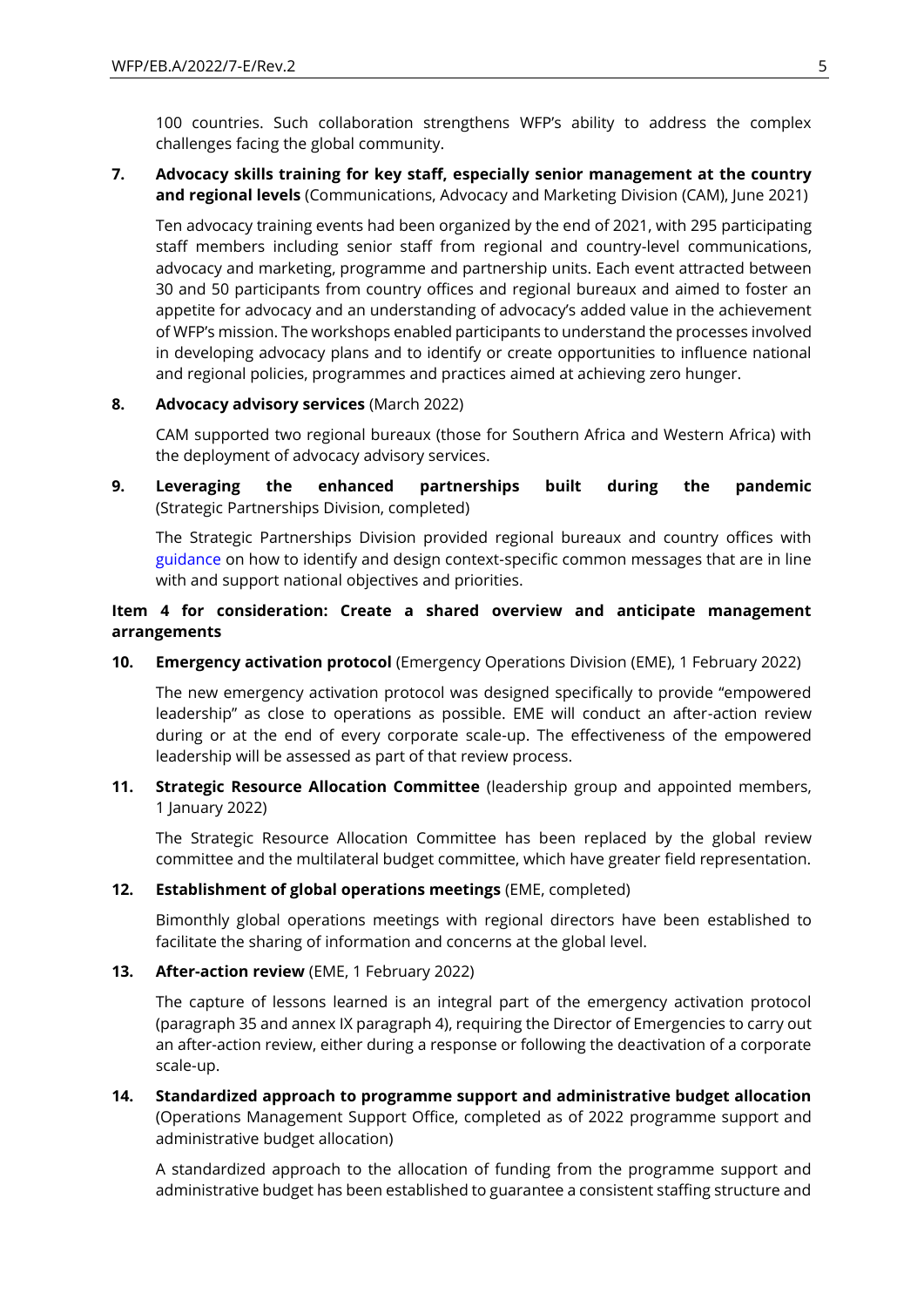a "backbone" of essential functional staff at the country office level in any operational environment.

#### **Item 5 for consideration: Ensure resilient but adaptive systems**

**15. Replacement of Level 1, Level 2 and Level 3 emergency designations** (EME, February 2022)

A recent Executive Director's circular on the emergency activation protocol replaces the Level 1, Level 2 and Level 3 emergency designations with new emergency phases and asserts WFP's ability to proactively anticipate, prepare for and respond to emergencies with speed and agility. The revised protocol adheres to the "no regrets" approach to emergency response promoted by the Inter-Agency Standing Committee, empowers leaders with decision-making authority and accountability, and improves access to human, administrative, financial and material resources.

#### **16. New immediate scale-up revision** (EME, March 2022)

A new immediate scale-up revision enables the release of funds through the WFP Information Network and Global System to enable WFP to initiate a scaled response to a sudden-onset emergency within 72 hours. The revision is actioned at headquarters, freeing up country office capacity for the initial response.

#### **17. New corporate alert system** (EME, February 2022)

The new corporate alert system consolidates various alert and analysis products – the previous corporate alert system, the global operations overview and the early warning watchlist – creating a single alert system that is aligned with the new emergency activation protocol. It consolidates the most recent quantitative and qualitative information, provides a global overview of WFP operations and highlights the countries and topics of greatest corporate concern. The system also helps to prioritize advance financing for country offices with significant funding gaps.

### **18. Risk management** (EME, February 2022)

Risk management is an integral part of the new emergency activation protocol that supports risk-informed decision making during emergency response scale-up activities through a pragmatic and structured approach to risk management. It sets out a clear framework aimed at enabling personnel to take calculated risks and apply mitigation measures that help WFP to achieve its strategic emergency objectives.

### **Item 6 for consideration: Adopt an ethos of staff care**

### **19. WFP people policy** (Workplace Culture Department, June 2021)

The people policy provides a vision of the future workforce and an all-embracing framework for people management and workplace culture at WFP. Promulgated through an Executive Director's circular of 27 August 2021, it instructs all directors and heads of office to review the existing instruments, strategies, frameworks and action plans in their units to bring them into line with the policy. This is a comprehensive and iterative process aimed at achieving long-term and sustainable change. Implementation of the policy, including WFP's commitment to being a caring and supportive employer, is facilitated and supported by a dedicated team that forms part of the WFP people and culture coordination units established by the Workplace Culture Department on 1 January 2022.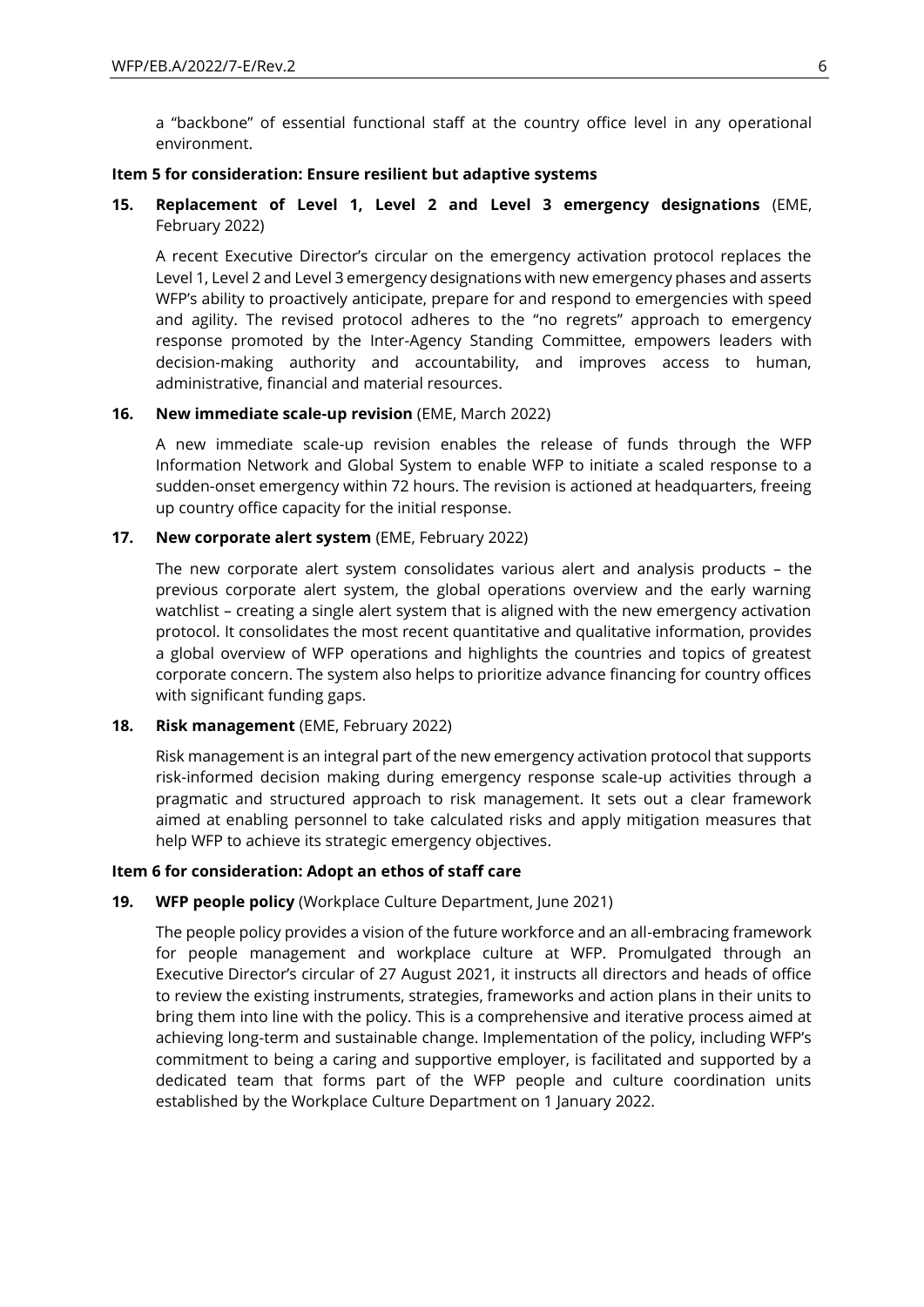### **20. Staffing framework** (Human Resources Division (HRM), September 2021)

WFP issued a new corporate staffing framework through an Executive Director's circular of 15 September 2021. The circular establishes a comprehensive framework that provides an overview of the employee categories and contract modalities that can be used. Supporting a nimble and flexible workforce, the framework sets out principles and criteria that guide managers on which contract modalities should be used in various circumstances, including the modalities that best help to meet WFP's short-to-medium-term needs while providing competitive and fair employment conditions for employees currently on short-term contracts.

### **21. Service contract conversion exercise** (HRM, March 2022)

Directly related to the new staffing framework and covering the broader issue of the use of short-term contract modalities for long-term work, WFP implemented a service contract conversion exercise that is now complete. After a thorough review, more than 2,500 long-serving national employees on temporary contracts were found to be eligible for conversion to fixed-term contracts, and more than 2,100 were approved for conversion.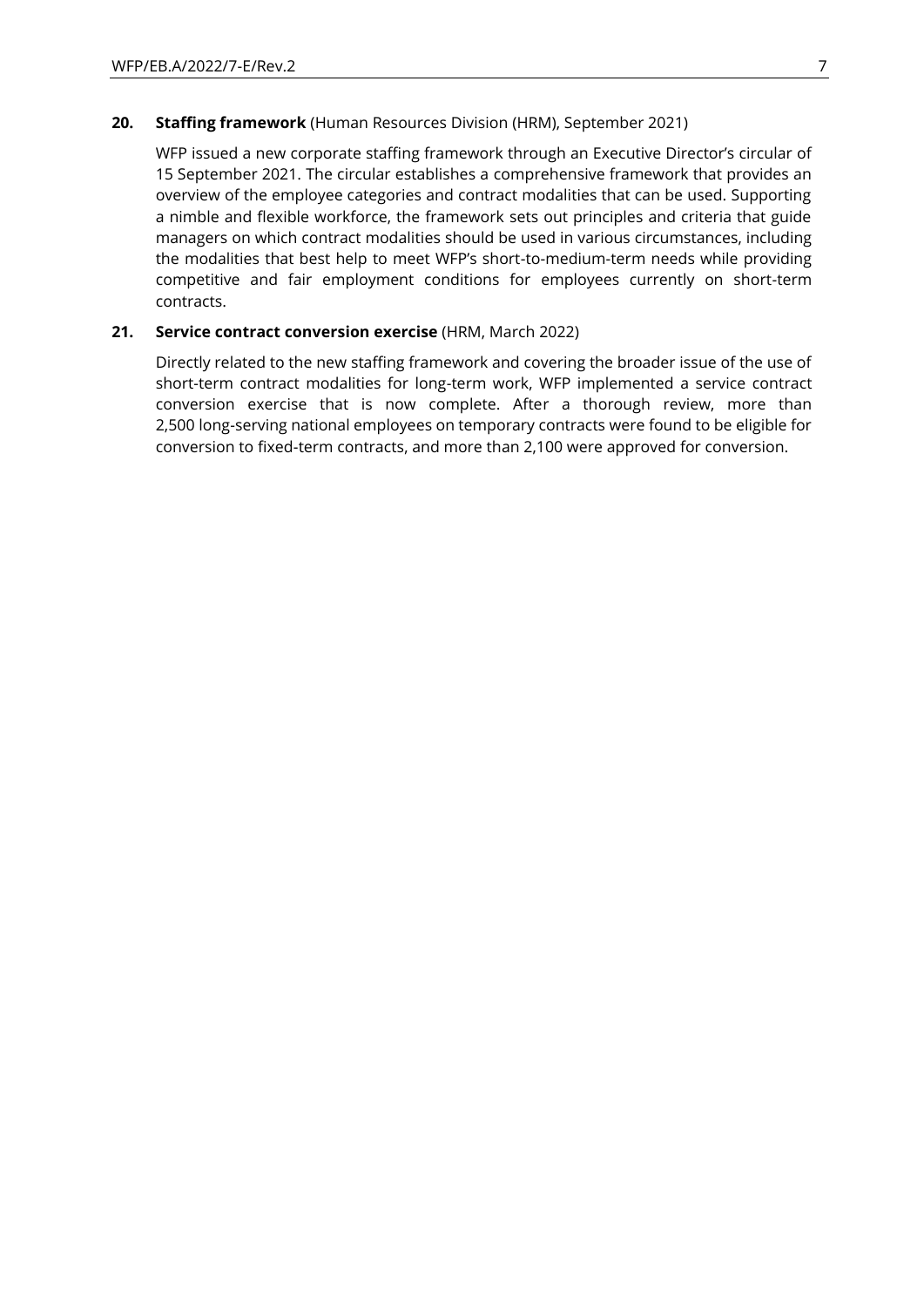## **ANNEX II**

## **Planned actions**

| Item for consideration                                                                                                                                                                                                                                                                                                                                                                                                                                                                                                                                                                                                                                                                                                                                                                 | Item lead office<br>(supporting<br>offices in<br>brackets) | <b>Management</b><br>response | <b>Actions to be taken</b>                                                                                                                                                                                                                                                                                                                                                                                                                                                                                                                                                                                                                                        | <b>Action lead</b><br>office<br>(supporting<br>offices in<br>brackets) | <b>Action deadline</b>            |
|----------------------------------------------------------------------------------------------------------------------------------------------------------------------------------------------------------------------------------------------------------------------------------------------------------------------------------------------------------------------------------------------------------------------------------------------------------------------------------------------------------------------------------------------------------------------------------------------------------------------------------------------------------------------------------------------------------------------------------------------------------------------------------------|------------------------------------------------------------|-------------------------------|-------------------------------------------------------------------------------------------------------------------------------------------------------------------------------------------------------------------------------------------------------------------------------------------------------------------------------------------------------------------------------------------------------------------------------------------------------------------------------------------------------------------------------------------------------------------------------------------------------------------------------------------------------------------|------------------------------------------------------------------------|-----------------------------------|
| 1. Reposition WFP as a key<br>actor in COVID-19 recovery.<br>The experience of the pandemic<br>has highlighted the futility of the<br>humanitarian-development<br>divide - particularly in contexts<br>that involve multiple shocks and<br>stressors – and reinforced the<br>importance of the<br>humanitarian-development-<br>peace nexus. WFP has<br>expressed its intention, for<br>example in its strategic plan for<br>2022-2025, to work on<br>structural vulnerabilities through<br>resilience activities among other<br>things.<br>The increase in demand for WFP<br>social protection expertise -<br>beyond support for cash<br>transfers as an emergency<br>response – presents a major<br>opportunity to reposition WFP<br>as an integral part of the<br>COVID-19 recovery. | Programme and<br>Policy<br>Development<br>Department (PD)  | Agreed                        | 1. WFP is committed to the operationalization of the<br>recent WFP social protection strategy, which includes<br>increased investment in WFP's global, regional and<br>country-level capacity to deliver social protection<br>expertise in support of countries' recovery from<br>COVID-19 and the strengthening of national systems.<br>An implementation plan is being finalized, with<br>specific timebound activities covering workforce<br>development; partnerships and funding; knowledge<br>and learning management; cross-functional support<br>and coherence; and monitoring and reporting. Costs<br>will be included in corporate budgeting processes. | Programme -<br>Humanitarian<br>and Development<br>Division             | Fourth quarter of<br>2022 onwards |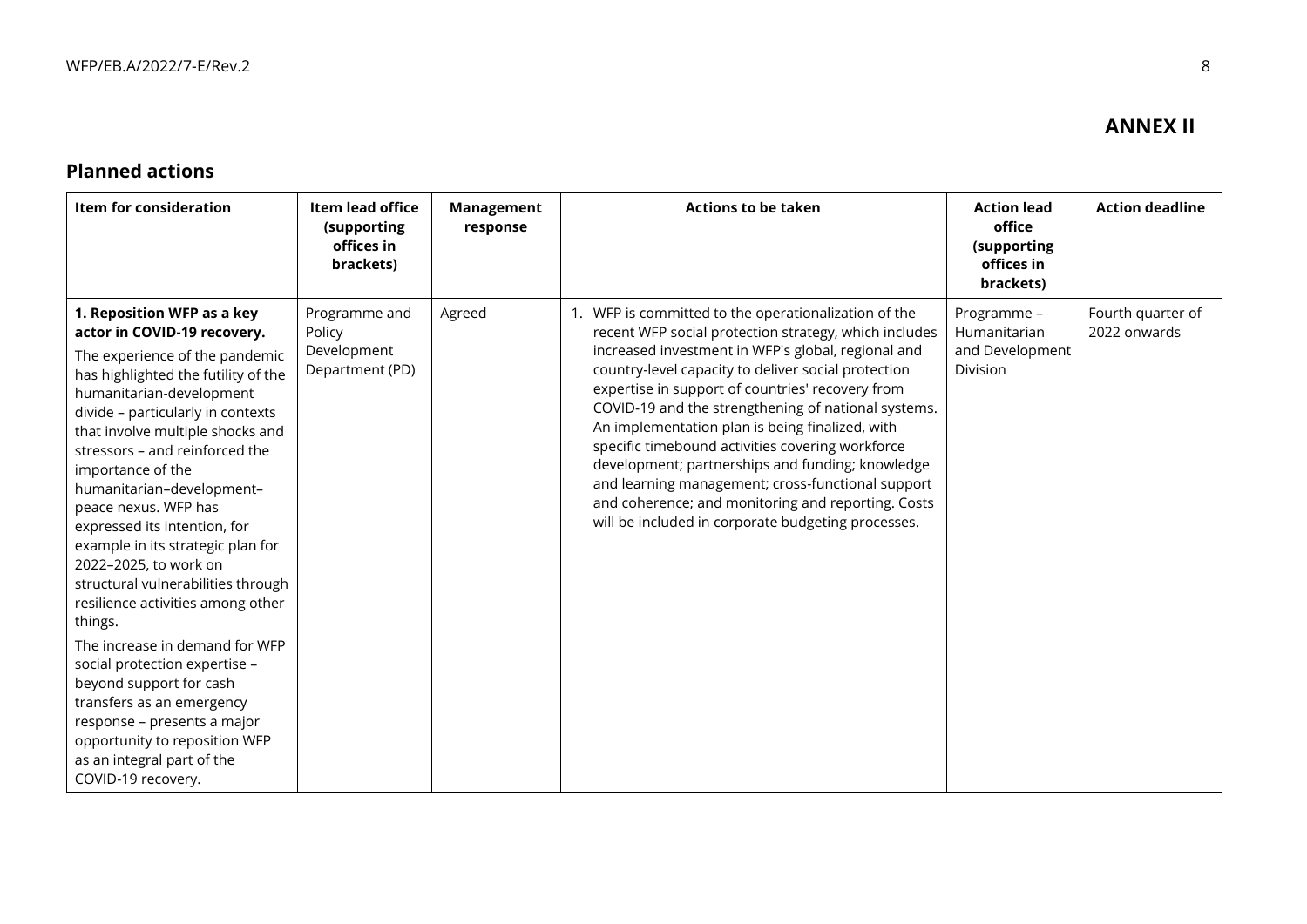| Item for consideration                                                                                                                                                                                                                                                                                                   | Item lead office<br>(supporting<br>offices in<br>brackets)                                         | <b>Management</b><br>response | <b>Actions to be taken</b>                                                                                                                                                                                                                                                                                                                                                                                                                                                                                                                                                                                                                                                                                                                                                                                                                                                                                                                                                                                                                                                                                                                                                                                                | <b>Action lead</b><br>office<br>(supporting<br>offices in<br>brackets) | <b>Action deadline</b>                                                                                                                                                                                                                                            |
|--------------------------------------------------------------------------------------------------------------------------------------------------------------------------------------------------------------------------------------------------------------------------------------------------------------------------|----------------------------------------------------------------------------------------------------|-------------------------------|---------------------------------------------------------------------------------------------------------------------------------------------------------------------------------------------------------------------------------------------------------------------------------------------------------------------------------------------------------------------------------------------------------------------------------------------------------------------------------------------------------------------------------------------------------------------------------------------------------------------------------------------------------------------------------------------------------------------------------------------------------------------------------------------------------------------------------------------------------------------------------------------------------------------------------------------------------------------------------------------------------------------------------------------------------------------------------------------------------------------------------------------------------------------------------------------------------------------------|------------------------------------------------------------------------|-------------------------------------------------------------------------------------------------------------------------------------------------------------------------------------------------------------------------------------------------------------------|
| 2. Systems enabler.<br>Building on the reputational<br>capital garnered during its<br>COVID-19 response, WFP may<br>wish to consider extending its<br>role from that of a supporting<br>entity within the humanitarian<br>architecture to that of a systems<br>enabler at both the national and<br>international levels. | Supply Chain<br>Operations<br>Division, (SCO)<br>(Humanitarian<br>Logistics Services<br>Unit (HLS) | Agreed                        | SCO will lead the work on improving and<br>1.<br>standardizing the systems and tools deployed<br>during the COVID-19 response with the objective of<br>achieving increased traceability, accountability and<br>operational efficiency. To facilitate this work, WFP<br>has developed a unique entry point (the "Service<br>Marketplace") through which partners can place,<br>receive and manage requests for supply chain<br>services. The Service Marketplace has been<br>designed for rapid set up in any new setting, such as<br>the Ukraine response. Now active in 14 countries,<br>WFP will continue to develop it, along with related<br>digital tools and systems for ensuring traceability,<br>such as the Control Tower. The Control Tower is a<br>cloud-based platform empowered by DOTS that<br>enables WFP supply chain service providers to<br>manage the service-delivery process digitally, thus<br>providing greater transparency, visibility and<br>efficiency in cargo tracking and fulfilment of<br>partners' requests. WFP will continue to roll out this<br>digital ecosystem at the national and global levels to<br>standardize and ease the provision of supply chain<br>services for partners. | SCO<br>(HLS)                                                           | Roll-out of Service<br>Marketplace and<br>its surrounding<br>ecosystem to<br>cover all services<br>(shipping, the<br>logistics cluster,<br>the United Nations<br>Humanitarian<br>Response Depot,<br>aviation, bilateral<br>service provision)<br>by December 2023 |
|                                                                                                                                                                                                                                                                                                                          |                                                                                                    |                               | 2. To position WFP as a trusted, reliable partner for<br>supply chain services in emergency settings, SCO<br>established a specific business unit, HLS, which will<br>pursue and anchor WFP's contributions to partners'<br>emergency preparedness and response activities in<br>a variety of sectors, including health, through the<br>mandated services of the United Nations<br>Humanitarian Response Depot, the United Nations<br>Humanitarian Air Service and the logistics cluster,                                                                                                                                                                                                                                                                                                                                                                                                                                                                                                                                                                                                                                                                                                                                 | SCO<br>(HLS)                                                           | Value proposition<br>of HLS based on<br>SCO road map for<br>2022-2025:<br>June 2022                                                                                                                                                                               |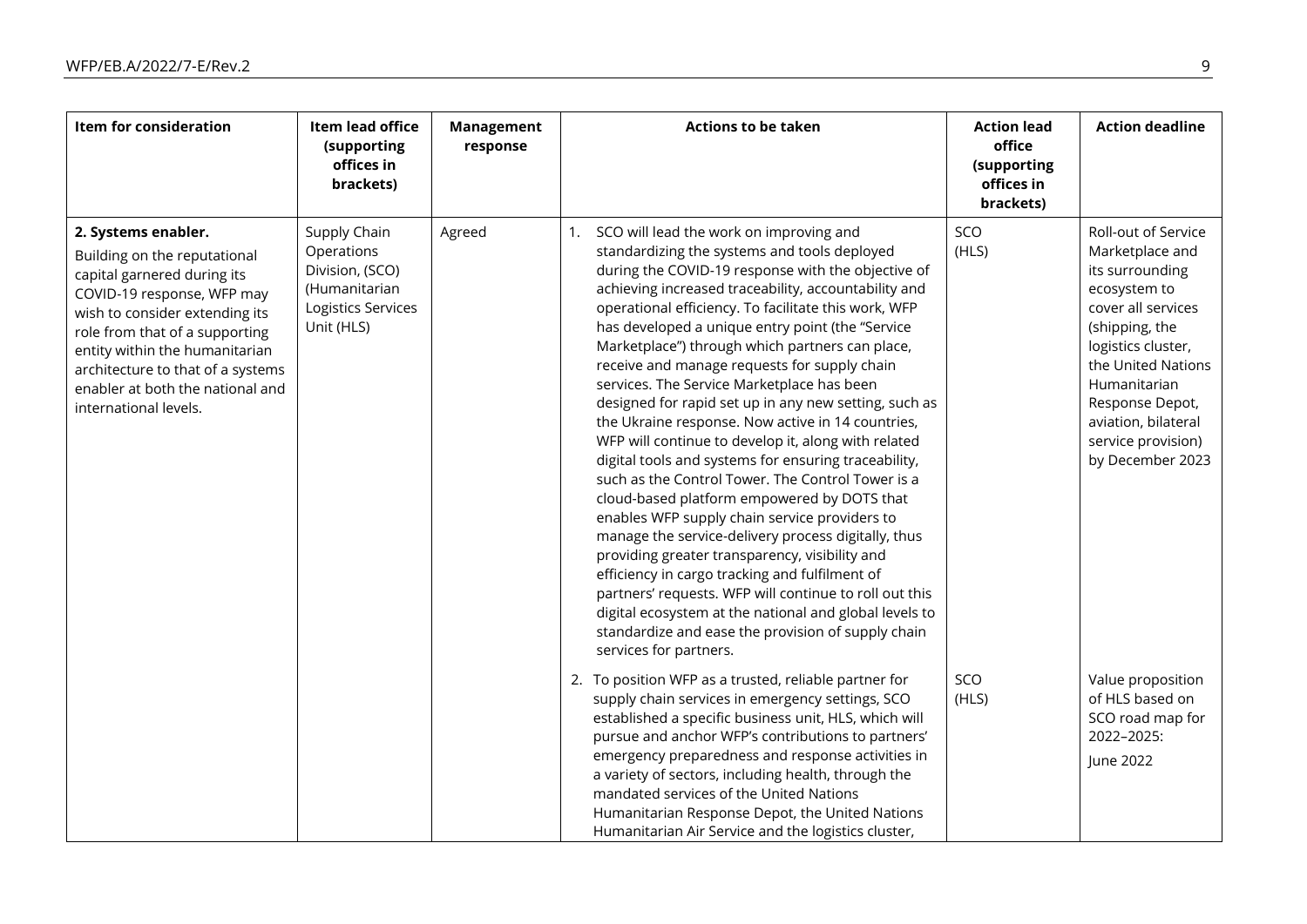| Item for consideration                                                                                                                                                                                                                                                                  | Item lead office<br>(supporting<br>offices in<br>brackets)                                                                                                                                                                                                                                   | <b>Management</b><br>response | <b>Actions to be taken</b>                                                                                                                                                                                                                                                                                                                                                                                                                                                                                                                                                                                                                                                                                   | <b>Action lead</b><br>office<br>(supporting<br>offices in<br>brackets)  | <b>Action deadline</b> |
|-----------------------------------------------------------------------------------------------------------------------------------------------------------------------------------------------------------------------------------------------------------------------------------------|----------------------------------------------------------------------------------------------------------------------------------------------------------------------------------------------------------------------------------------------------------------------------------------------|-------------------------------|--------------------------------------------------------------------------------------------------------------------------------------------------------------------------------------------------------------------------------------------------------------------------------------------------------------------------------------------------------------------------------------------------------------------------------------------------------------------------------------------------------------------------------------------------------------------------------------------------------------------------------------------------------------------------------------------------------------|-------------------------------------------------------------------------|------------------------|
|                                                                                                                                                                                                                                                                                         |                                                                                                                                                                                                                                                                                              |                               | and through on-demand service provision. The latter<br>includes support for partners such as the Global<br>Fund, the World Bank, the World Health<br>Organization and Africa Centres for Disease Control<br>and Prevention. By designing and providing efficient<br>and tailored supply chain services that enable<br>partners to achieve their own programmatic goals,<br>HLS aims to position WFP as a trusted, reliable<br>partner for supply chain service provision in<br>emergency settings.                                                                                                                                                                                                           |                                                                         |                        |
| 3. Increase advocacy.<br>WFP has increased its advocacy<br>work throughout the pandemic<br>and become increasingly visible<br>in high-level forums. This<br>enhanced visibility can be<br>leveraged for good, building on<br>strong partnerships at the<br>country level in particular. | Partnerships and<br>Advocacy<br>Department (PA)<br>Communications,<br>Advocacy and<br>Marketing<br>Division (CAM),<br>Office of Political<br>Strategy (OPS),<br>Public<br>Partnerships and<br>Resourcing<br>Division (PPR),<br>Private<br>Partnerships and<br>Fundraising<br>Division (PPF)) | Agreed                        | WFP will continue to increase its advocacy work by<br>1.<br>building on strong partnerships, engaging new<br>partners (both public and private), and contributing<br>to a wide spectrum of high-level forums and events<br>that are relevant to its food security and global<br>nutrition mission, including through strategic<br>engagement with national stakeholders and Board<br>members to strengthen visibility-enhancing and<br>fundraising efforts. Regular reporting on<br>achievements, including to the Board, will be<br>provided, including through the CAM annual report,<br>regular PPF updates on the private sector funding<br>strategy for 2020-2025 and the annual performance<br>report. | PA<br>(PPR, PPF,<br>Strategic<br>Partnerships<br>Division (STR),<br>PD) | By December 2025       |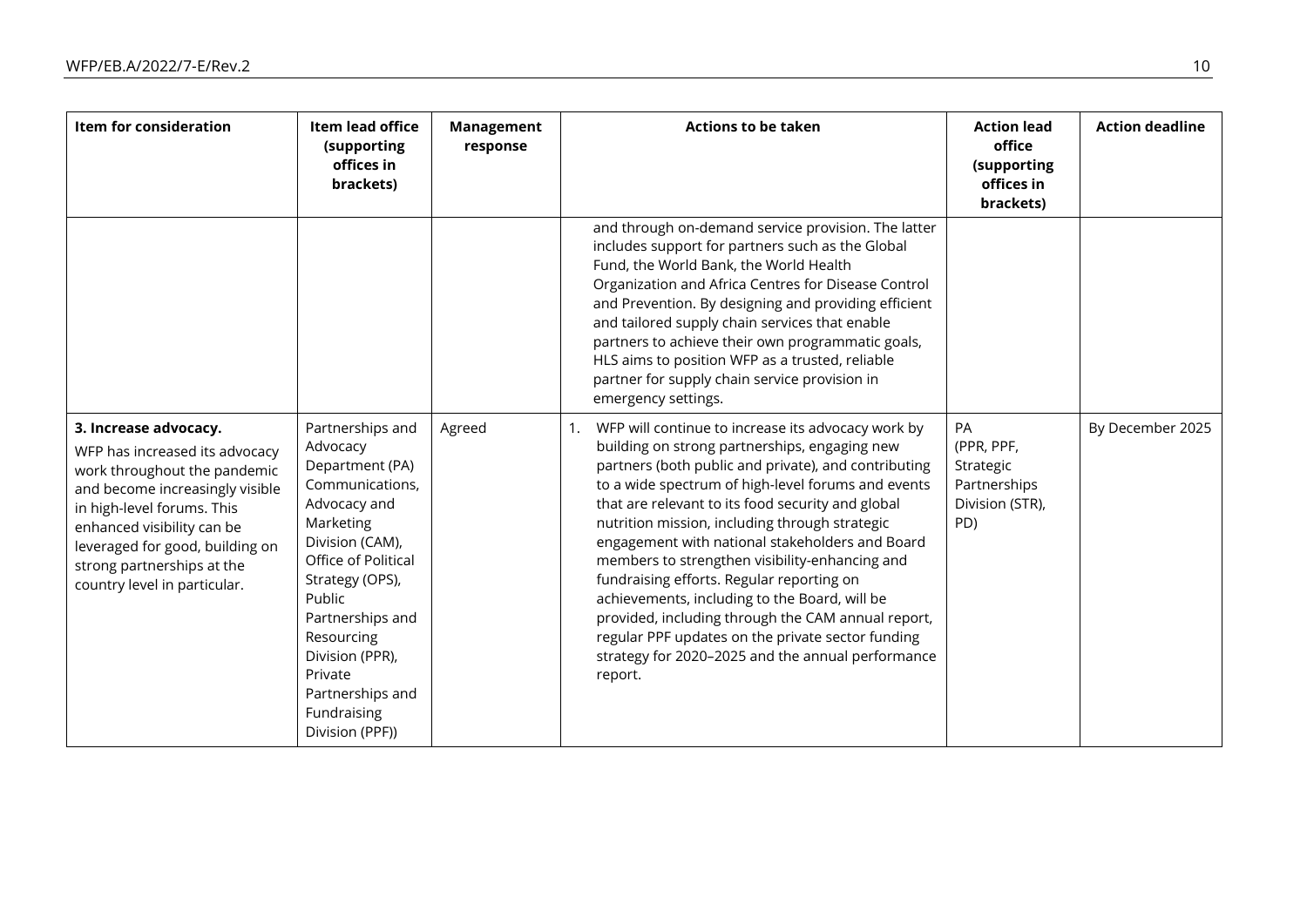| Item for consideration | Item lead office<br>(supporting<br>offices in<br>brackets) | <b>Management</b><br>response | <b>Actions to be taken</b>                                                                                                                                                                                                                                                                                                                                                                                                                                                                                                                                                                                                                                                               | <b>Action lead</b><br>office<br>(supporting<br>offices in<br>brackets) | <b>Action deadline</b>                                                                                                     |
|------------------------|------------------------------------------------------------|-------------------------------|------------------------------------------------------------------------------------------------------------------------------------------------------------------------------------------------------------------------------------------------------------------------------------------------------------------------------------------------------------------------------------------------------------------------------------------------------------------------------------------------------------------------------------------------------------------------------------------------------------------------------------------------------------------------------------------|------------------------------------------------------------------------|----------------------------------------------------------------------------------------------------------------------------|
|                        |                                                            |                               | 2. Following virtual field visits and the provision of<br>guidance and toolkits to country offices and regional<br>bureaux in 2021, WFP will seek to organize virtual<br>visits to other countries, focusing on the effects of<br>the Ukraine crisis and the COVID-19 pandemic on<br>food prices in its advocacy work with<br>parliamentarians in key donor countries, if security<br>and access conditions allow meaningful engagement<br>with country office staff and beneficiaries. WFP<br>envisages such virtual visits continuing even after<br>conflict- and COVID-19-related constraints have been<br>lifted, as they represent a cost-effective approach to<br>global advocacy. | <b>OPS</b><br>(PPR)                                                    | By December 2022                                                                                                           |
|                        |                                                            |                               | 3. The Group of 20 (G20) event held in Brindisi, Italy, in<br>2021 drew attention to supply chain challenges and<br>to WFP's role in overcoming them. WFP will seek to<br>continue the discussion of those topics during the<br>new G20 presidency in 2022.                                                                                                                                                                                                                                                                                                                                                                                                                              | PPR<br>(OPS, STR)                                                      | By December 2022                                                                                                           |
|                        |                                                            |                               | 4. Actions to increase advocacy skills training for key<br>staff, especially senior management at the country<br>and regional levels, include CAM's ongoing<br>development of online advocacy training, due to be<br>finalized in the second quarter of 2022. The training<br>will be open to all WFP employees responsible for<br>advocacy or external engagement, and will explore<br>in greater depth some of the concepts discussed at<br>the initial training events and workshops (such as<br>influencing policy), based on feedback from<br>participants.                                                                                                                         | CAM (Advocacy<br>Unit)                                                 | Online training<br>package English<br>version by<br>June 2022; Arabic,<br>French and<br>Spanish versions<br>by August 2022 |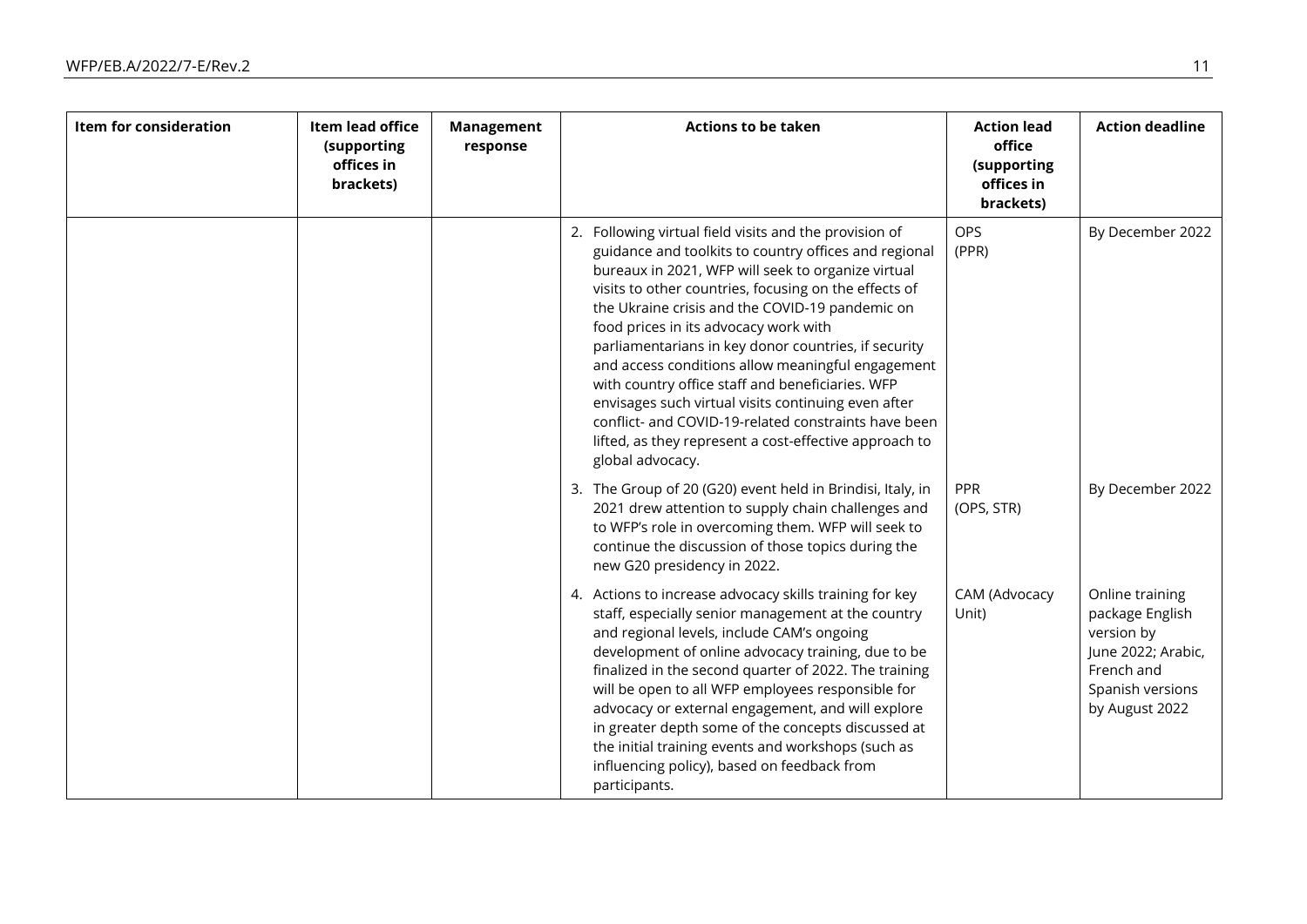| Item for consideration | Item lead office<br>(supporting<br>offices in<br>brackets) | <b>Management</b><br>response | <b>Actions to be taken</b>                                                                                                                                                                                                                                                                                                                                                                                                                                                                                                                                                                                          | <b>Action lead</b><br>office<br>(supporting<br>offices in<br>brackets) | <b>Action deadline</b>                                                                                                                     |
|------------------------|------------------------------------------------------------|-------------------------------|---------------------------------------------------------------------------------------------------------------------------------------------------------------------------------------------------------------------------------------------------------------------------------------------------------------------------------------------------------------------------------------------------------------------------------------------------------------------------------------------------------------------------------------------------------------------------------------------------------------------|------------------------------------------------------------------------|--------------------------------------------------------------------------------------------------------------------------------------------|
|                        |                                                            |                               | 5. Leveraging the enhanced partnerships built during<br>the pandemic, actions aimed at engaging with<br>partners on advocacy agendas, identifying common<br>concerns and seeking common messages include:<br>updating guidance for regional bureaux and<br>➤<br>country offices on how to identify and design<br>context-specific common messages that are<br>aligned with and support national objectives                                                                                                                                                                                                          | <b>STR</b>                                                             | By December 2022                                                                                                                           |
|                        |                                                            |                               | and priorities;<br>providing regional bureaux and country offices<br>➤<br>with strategic guidance on and support for<br>resourcing approaches aimed at meeting their<br>unmet needs, using structured and consistent<br>dialogue and tailored tools such as the<br>partnership action plans within the programme<br>review and approval process, dashboards on<br>priority operations, and the new Tableau<br>visualization tool; and                                                                                                                                                                               | PPR                                                                    | Support for the<br>development of<br>partnership action<br>plans by the end<br>of 2025<br>Tableau<br>dashboard version<br>2.0 by June 2022 |
|                        |                                                            |                               | leveraging technology, expertise and<br>$\blacktriangleright$<br>partnerships in the public and private sectors<br>and with international financial institutions. A<br>first contribution agreement with Takeda<br>signed in 2020 enabled WFP to construct a<br>United Nations isolation and treatment centre<br>in Accra and a control tower for the end-to-end<br>tracking of humanitarian cargo movements. A<br>second phase of the partnership aims to<br>enable WFP to strengthen health supply chains<br>in four African countries over five years. The<br>total value of the partnership is USD 5.2 million. | PPF                                                                    | Phase I completed<br>Phase II completed<br>by January 2026                                                                                 |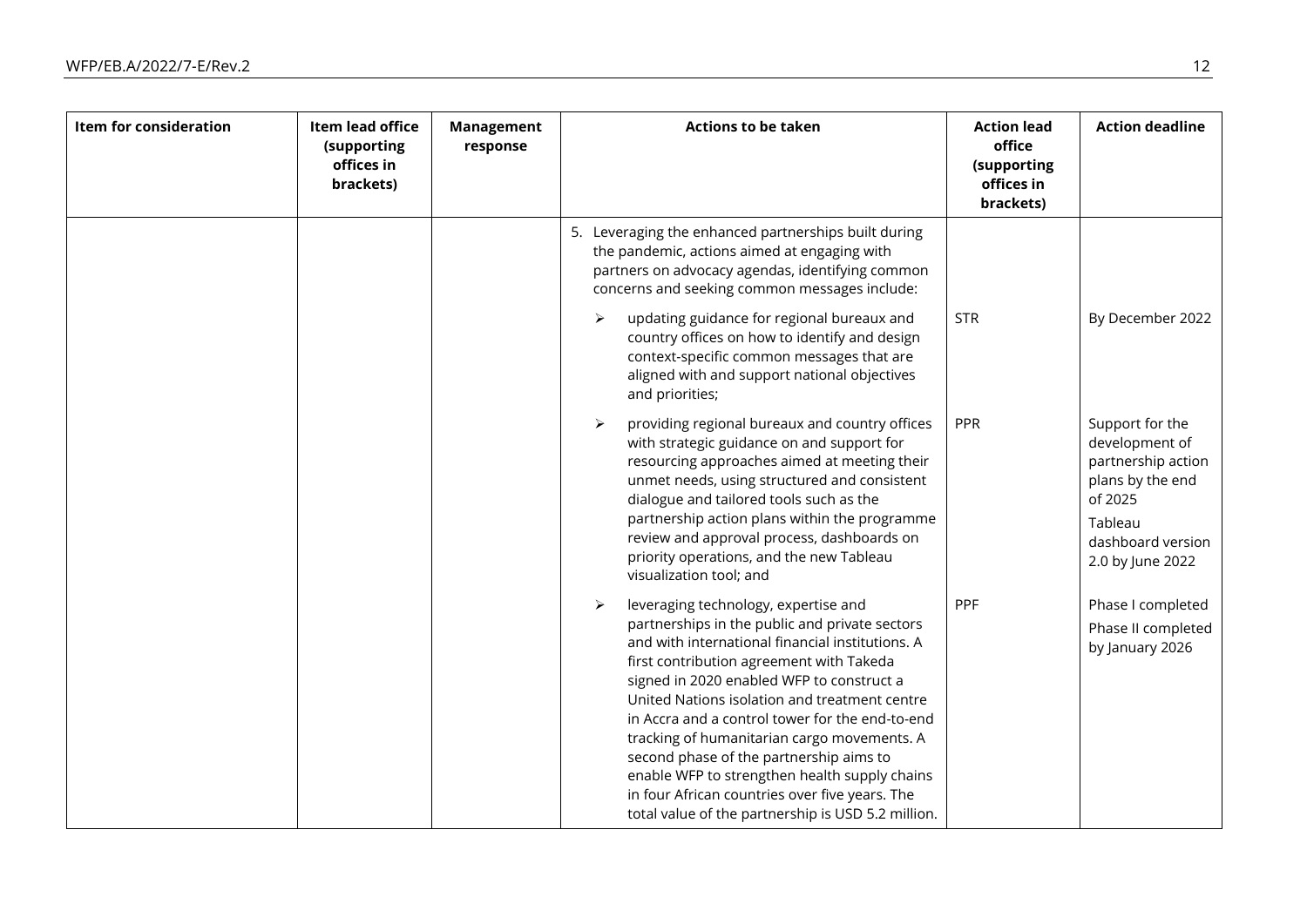| Item for consideration                                                                                                                                                                                                                                                                                                                                                                                                                                                                                                                                                                                                                          | Item lead office<br>(supporting<br>offices in<br>brackets) | Management<br>response | <b>Actions to be taken</b>                                                                          | <b>Action lead</b><br>office<br>(supporting<br>offices in<br>brackets) | <b>Action deadline</b> |
|-------------------------------------------------------------------------------------------------------------------------------------------------------------------------------------------------------------------------------------------------------------------------------------------------------------------------------------------------------------------------------------------------------------------------------------------------------------------------------------------------------------------------------------------------------------------------------------------------------------------------------------------------|------------------------------------------------------------|------------------------|-----------------------------------------------------------------------------------------------------|------------------------------------------------------------------------|------------------------|
| 4. Create a shared overview<br>and anticipate management<br>arrangements.<br>The lack of a shared overview of<br>the pandemic, and what was<br>needed for an effective<br>response to it, highlighted the<br>challenges of a globally diverse<br>emergency. It also impeded<br>decision making, with<br>mechanisms set up for a typical<br>regional or country-level<br>response. Anticipating potential<br>local diversity within large-scale<br>or global emergencies and<br>deciding "how to decide" in such<br>situations will help facilitate the<br>design and implementation of<br>effective measures into relevant<br>future responses. | Operations<br>Management<br>Support Office,<br>(EME)       | Agreed                 | All actions related to this item for consideration have<br>been completed. See annex I for details. |                                                                        |                        |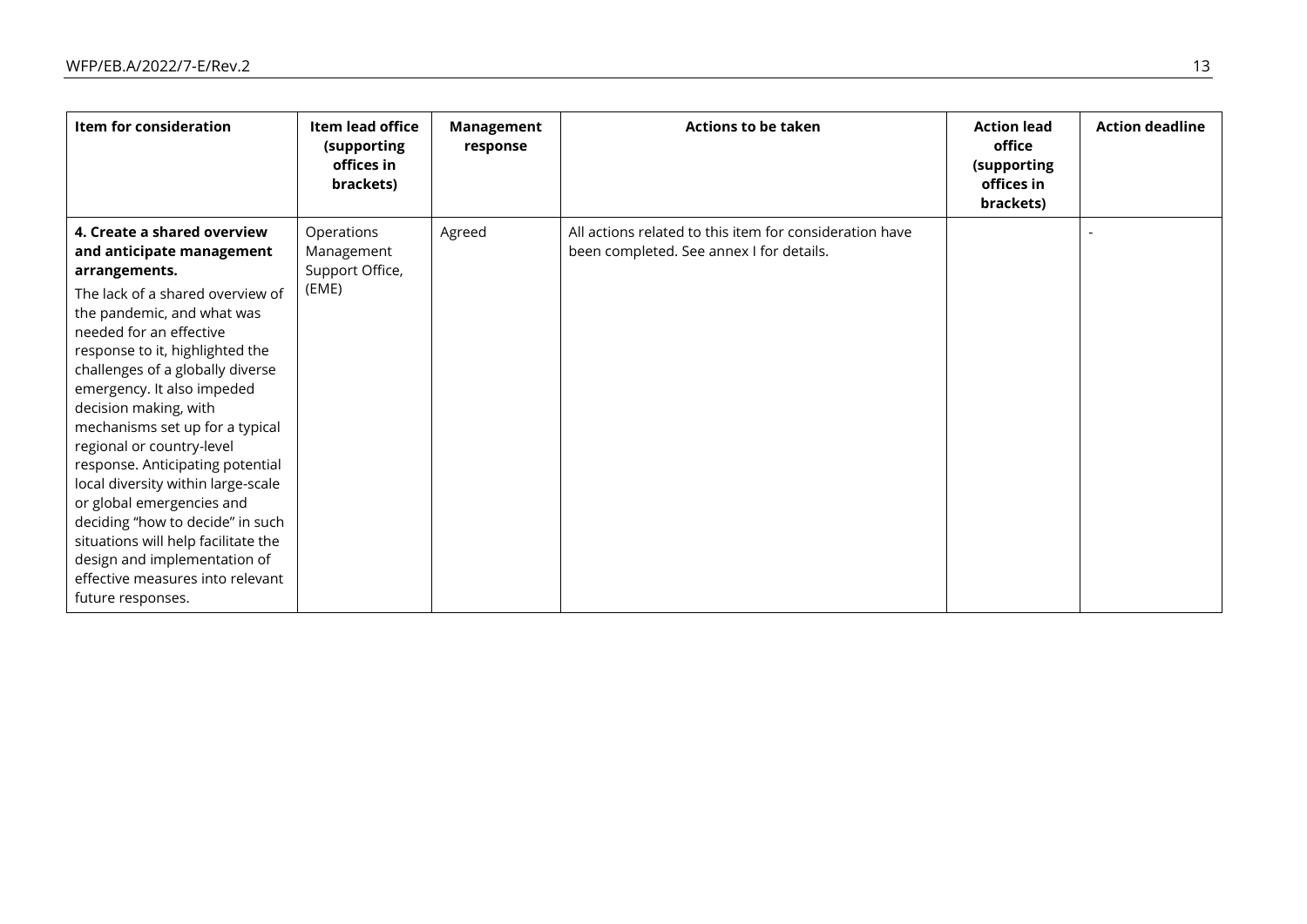| Item for consideration                                                                                                                                                                                                                                                                                                                                                                                              | Item lead office<br>(supporting<br>offices in<br>brackets)                                                                                                                                             | Management<br>response | <b>Actions to be taken</b>                                                                                                                                                                                                                                                                                                                                                                                                                                                                                                                                                                                                                                                                                                              | <b>Action lead</b><br>office<br>(supporting<br>offices in<br>brackets)                                          | <b>Action deadline</b> |
|---------------------------------------------------------------------------------------------------------------------------------------------------------------------------------------------------------------------------------------------------------------------------------------------------------------------------------------------------------------------------------------------------------------------|--------------------------------------------------------------------------------------------------------------------------------------------------------------------------------------------------------|------------------------|-----------------------------------------------------------------------------------------------------------------------------------------------------------------------------------------------------------------------------------------------------------------------------------------------------------------------------------------------------------------------------------------------------------------------------------------------------------------------------------------------------------------------------------------------------------------------------------------------------------------------------------------------------------------------------------------------------------------------------------------|-----------------------------------------------------------------------------------------------------------------|------------------------|
| 5. Ensure resilient and<br>adaptive systems.<br>WFP found during the pandemic<br>that many of its systems were<br>able to adapt while others, such<br>as those for country strategic<br>plan revisions and some internal<br>financial management systems,<br>struggled. Standard systems<br>need to be adaptable when a<br>large-scale emergency strikes,<br>and flexibility must be built in<br>and stress tested. | <b>EME</b><br>(Corporate<br>Planning and<br>Performance<br>Division, Human<br>Resources<br>Division (HRM),<br>PA, PPR,<br>Corporate<br>Finance Division,<br>Enterprise Risk<br>Management<br>Division) | Agreed                 | In accordance with a revised Immediate Response<br>1.<br>Account (IRA) circular, the IRA will serve as a single<br>central consolidated mechanism for funding crisis<br>response that links the corporate alert system, early<br>warning and anticipatory action and preparedness<br>and response activities in support of life-saving<br>interventions. The circular will outline a<br>sustainability plan in which the IRA is regularly<br>replenished to ensure the predictable and timely<br>release of funds to country offices in times of need,<br>with country directors, regional directors and<br>corporate response directors having direct decision<br>making authority by virtue of increased delegations<br>of authority. | <b>EME</b><br>(Corporate<br>Planning and<br>Performance<br>Division, PA, PPR,<br>Corporate<br>Finance Division) | June 2022              |
|                                                                                                                                                                                                                                                                                                                                                                                                                     |                                                                                                                                                                                                        |                        | 2. A new Executive Director's circular on surge capacity<br>will clarify organization-wide responsibilities for<br>ensuring sufficient surge capacity and the end-to-<br>end process of requesting and deploying staff.                                                                                                                                                                                                                                                                                                                                                                                                                                                                                                                 | <b>EME</b><br>(HRM)                                                                                             | <b>July 2022</b>       |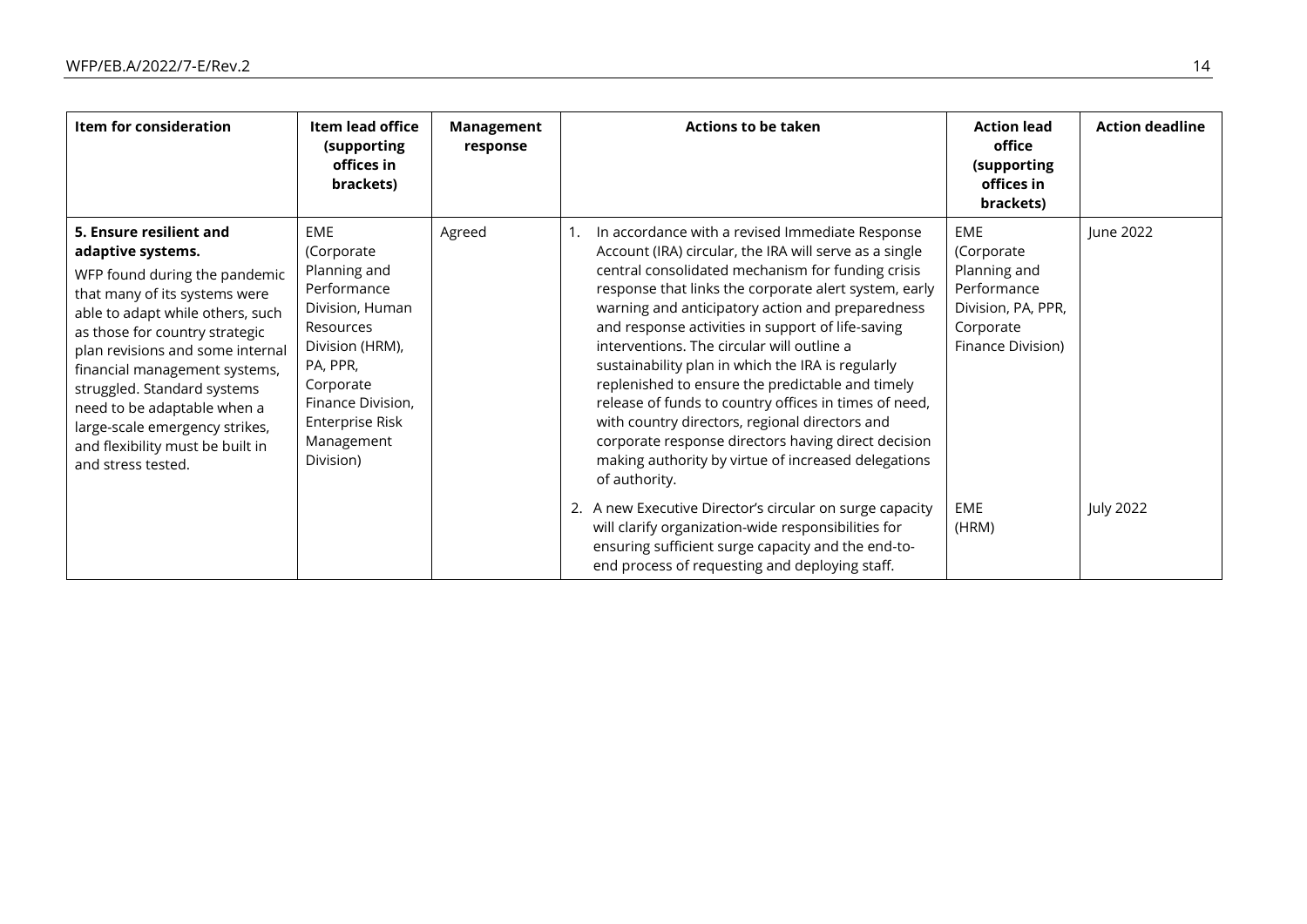| <b>Item for consideration</b>                                                                                                                                                                                                                                                                                                                                                                                                                                                                                                                                                                                                                                                                                                                                                                                                                            | Item lead office<br>(supporting<br>offices in<br>brackets)                                                                | <b>Management</b><br>response | <b>Actions to be taken</b>                                                                                                                                                                                                                                                                                                                                                                                                                                                                                                                                                                                                                                                                                                                                                                                                                                                                                                                                                            | <b>Action lead</b><br>office<br>(supporting<br>offices in<br>brackets)                                                                                                                                                                                                                                      | <b>Action deadline</b>                                                                                                                                                    |
|----------------------------------------------------------------------------------------------------------------------------------------------------------------------------------------------------------------------------------------------------------------------------------------------------------------------------------------------------------------------------------------------------------------------------------------------------------------------------------------------------------------------------------------------------------------------------------------------------------------------------------------------------------------------------------------------------------------------------------------------------------------------------------------------------------------------------------------------------------|---------------------------------------------------------------------------------------------------------------------------|-------------------------------|---------------------------------------------------------------------------------------------------------------------------------------------------------------------------------------------------------------------------------------------------------------------------------------------------------------------------------------------------------------------------------------------------------------------------------------------------------------------------------------------------------------------------------------------------------------------------------------------------------------------------------------------------------------------------------------------------------------------------------------------------------------------------------------------------------------------------------------------------------------------------------------------------------------------------------------------------------------------------------------|-------------------------------------------------------------------------------------------------------------------------------------------------------------------------------------------------------------------------------------------------------------------------------------------------------------|---------------------------------------------------------------------------------------------------------------------------------------------------------------------------|
| 6. Adopt an ethos of staff care.<br>Beyond a people policy or staff<br>wellness, how can WFP best<br>support its staff, confirm their<br>identity as part of the WFP<br>family and make them feel a<br>sense of organizational<br>commitment to their well-being?<br>Staff care requires systems -<br>contractual arrangements,<br>progression guarantees and<br>others, many of which are out of<br>WFP's hands - as well as<br>workplace culture and<br>management skills, whose<br>limitations have been<br>highlighted during the<br>pandemic.<br>If WFP's organizational<br>bloodstream is its systems,<br>processes and technical<br>capacities, then its heart is its<br>people. Their experience of, and<br>contribution to, the many<br>intangible elements that<br>constitute a humanitarian<br>response should be maximized<br>at all levels. | Workplace<br>Culture<br>Department,<br>(HRM, Staff<br>Wellness Division,<br>People and<br>Cuture<br>Coordination<br>Unit) | Partially agreed              | The WFP people policy is the corporate policy to frame<br>excellence in people management. It applies to all<br>employees and reflects the importance of making WFP a<br>more nimble, flexible, performing, improving, diverse,<br>inclusive, caring and supportive organization. All actions<br>mentioned in this part of the management response to<br>the evaluation are included under the umbrella of this<br>policy.<br>Implement the WFP people policy.<br>1.<br>Review policies, strategies and plans to ensure<br>2.<br>alignment with the policy.<br>3. Implement the human resources strategy.<br>4. Implement the wellness strategy for 2020-2024.<br>5. Complete the full transition to the new WFP staffing<br>framework.<br>6. Review and issue a new policy on consultants.<br>7. Complete and evaluate the "new ways of working"<br>pilot, testing a hybrid working model in a limited<br>number of offices (subject to any constraints<br>imposed by the pandemic). | People and<br>Culture<br>Coordination Unit<br>(All directors and<br>heads of office)<br><b>HRM</b><br><b>Staff Wellness</b><br>Division<br><b>HRM</b><br>(All offices)<br><b>HRM</b><br><b>HRM</b><br>(Innovation and<br>Knowledge<br>Management<br>Division,<br>participating<br>offices and<br>divisions) | Ongoing - review<br>of change<br>management<br>process by June<br>2023<br>December 2025<br>Ongoing - review<br>by January 2025<br>December 2024<br>June 2023<br>June 2023 |